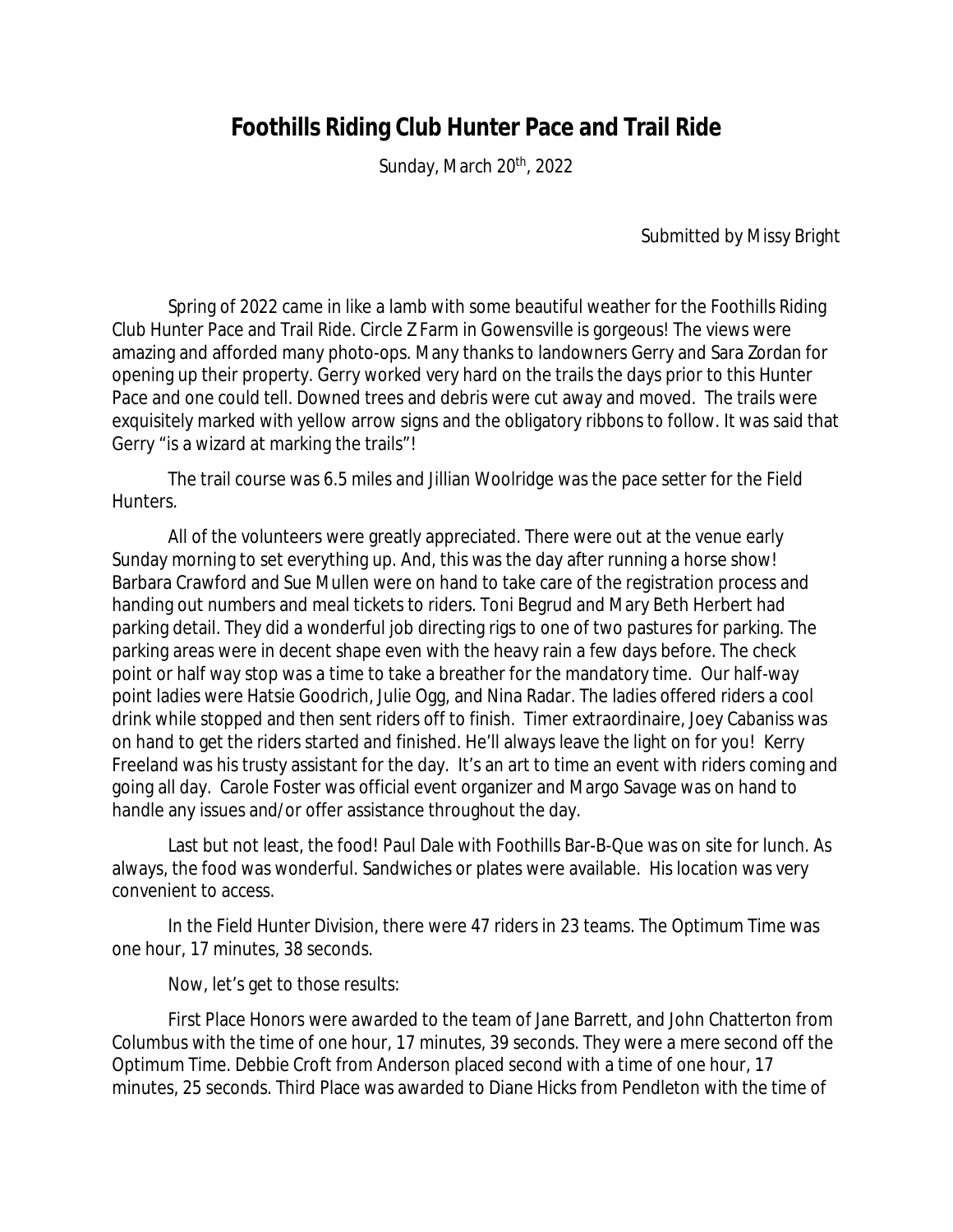one hour, 18 minutes, 26 seconds. Marcia Headrick from Townsville scored the Fourth-Place white ribbon with a time of one hour, 18 minutes, 42 seconds. The Ribbon for Fifth Place was awarded to Linda Plummer from Clover with a time of one hour 12 minutes, 15 seconds. Rounding out the placements in the Field Hunter Division for Sixth Place was the team from Waxhaw, Nicole Hatfield and Janet Johnson with the time of one hour 11 minutes, 50 seconds.

Other Field Hunters out to enjoy the trails were Mary and Karen Benson, Kathy Bethka, David Catoe, Steph Culbertson, Andy and Anne Curell, Anna Dalton, Stephanie Easler, Madison Foschetti, Daisy Fouts, Danielle, Fuhs, Emory Heffron, Lanie Hines, Shannon Jackson, Amanda Jones, Carol Land, Leslie Lattanzio, Anna LaVigne, Abby Lyle, Nithvi Malipeddi, Emily Mitchell, Maria Oglesby, Kaitlyn Owen, Asher Quinn, Matthew Savage, Timi Schonhorn, Donna Schwind, Seamus and Shalise Sheehan, Ben Sikorski, Jane and Paul Sloan, Kaitlyn Thomas, Scott and Sutton Turner, Jacqueline Wasniewski, and Carrie and Olive Wilsey.

There were 65 riders in 28 teams in the Trail Rider Division. The Calculated Optimum Time was one hour, 45 minutes, 56 seconds.

The First Place Honor was awarded to the Trio of Ann Fratcher from Greer, Cynthia Milligan from Columbus, and Christine Vincent from Tryon with a time of on hour, 46 minutes, 39 seconds. There was a tie between two teams for Seconds Place with the time of one hour, 45 minutes, 11 seconds. The teams of Susan Angermeier from Chesnee and Debbie Fowler from Columbus and Missy Bright from Campobello and Ronnie Mann from Columbus claimed the Second Place Red Ribbons. With a time of one hour, 46 minutes, 45 seconds the trio of Sue Kessel from Roebuck, Megan Ryan from Columbus, and Peggie Sullenberger from Inman claimed the Fourth Place Slot. Fifth Place was awarded to the team of Carter, Hazel, Keith, Olive and Renee Wade from Tryon with the time of one hour, 47 minutes, one second. Rounding out the placements in the Trail Rider Division was the duo of Bob and Tamara Bruning from Columbus with the time of one hour, 47 minutes, 40 seconds.

Other Trail Riders out enjoying the day were Kristin Ahlum, Kris Astle, Janna Bankston, Stefanie Bates, Jackson Braasch, Lilah Branch, Emma Bridges, Marlan Burrell, Pavlina Byma, Elizabeth Clevenger, Caroline Coates, Melissa Coates, Katelyn Cooper, Taylor Docktor, Joleen and Tom Eizember, Heidi Fitch, Shelby Frazier, Christian, Kailey and Savanna Greene, Dawn Harrison, Laura Hendley, Katherine Heugel, Sandra Hyder, Brandy Johnston, Helen Kaiser, Lisa Kotalik, Mary Macy, Khloe Miller, Connie Moore, Meaghan Morris, Kathy Nebel, Rachel Neese, Jennarose Ortmeyer, Kate Pence, Boots Plyler, Sheila Poteat, Erica Revelle, Leslie Scott, Leslie Shealy, Harriet Smith, Jennifer Smith, Erin Stroud, Marcy Vance, Kelly Walker, and Dorothy Weatherby.

Next up on the Hunter Pace Series is the Tryon Hounds Spring Hunter Pace and Trail Ride on Sunday, April 3rd, 2022 at Long Shadow Farm. It's been quite some time since there has been a Hunter Pace at this venue so the trails should be awesome. Releases and Registration forms can be downloaded from the Tryon Hounds website and filled out prior to arrival.

To save some time and crowds at the Registration Tables, download the Registration Forms from the Western Carolina Hunter Pace website for the specific event and slap a return